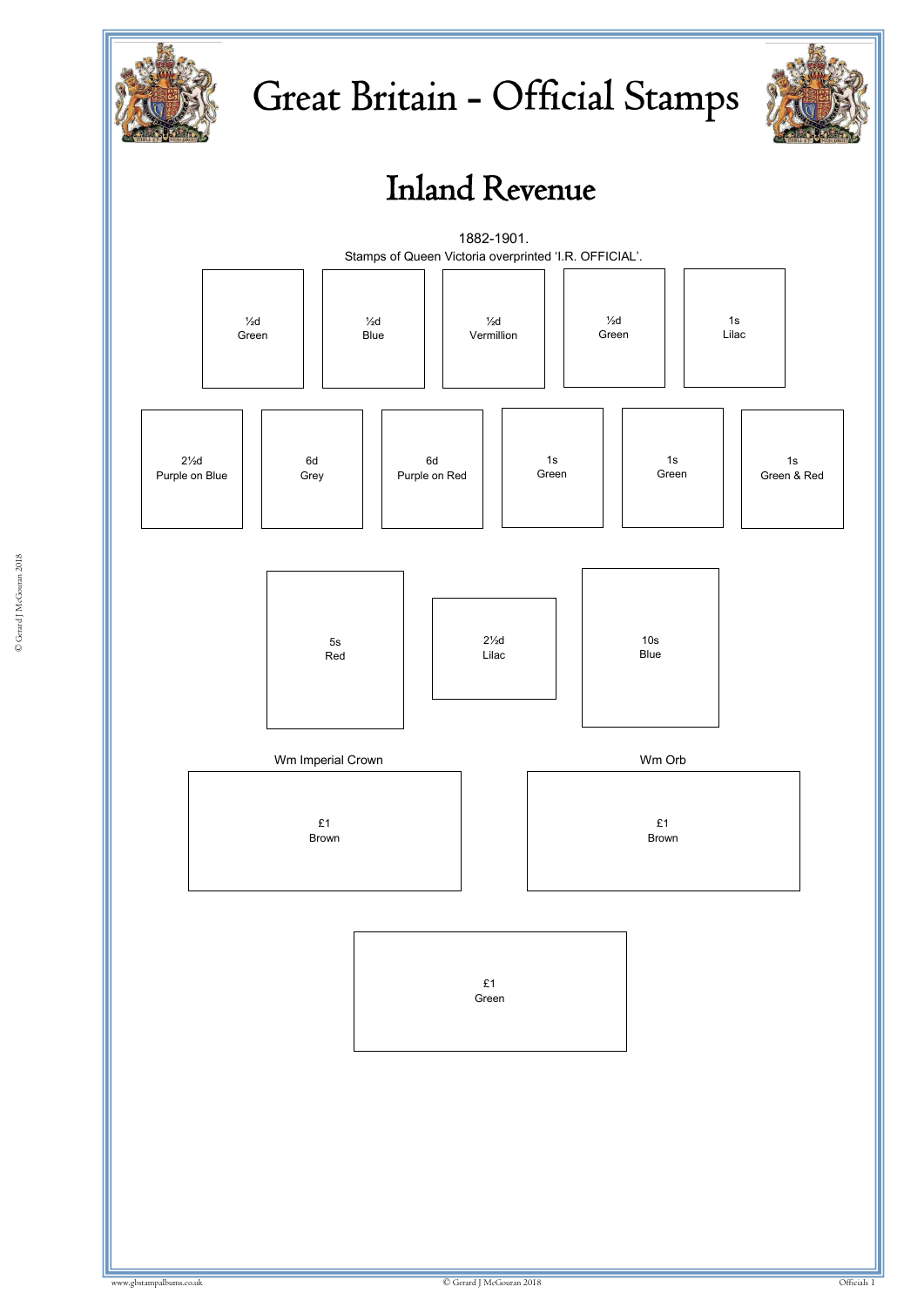### Great Britain - Official Stamps



#### $\sum_{i=1}^{n}$   $\sum_{i=1}^{n}$   $\sum_{i=1}^{n}$   $\sum_{i=1}^{n}$ Office of Works

Stamps of Queen Victoria overprinted 'O.W. OFFICIAL'. 1806-1902.

| $\frac{1}{2}d$<br>Green |  |
|-------------------------|--|
|                         |  |

| 1d<br>Lilac |  |
|-------------|--|
|             |  |

| 10d<br>Dull Purple & Red |  |
|--------------------------|--|

1902-1903. Stamps of King Edward VII overprinted 'O.W. OFFICIAL'.

|                                     | . .       | . .               |                         |                                 |
|-------------------------------------|-----------|-------------------|-------------------------|---------------------------------|
| $\frac{1}{2}d$<br><b>Blue-Green</b> | 1d<br>Red | 2d<br>Green & Red | $2\frac{1}{2}d$<br>Blue | 10 <sub>d</sub><br>Purple & Red |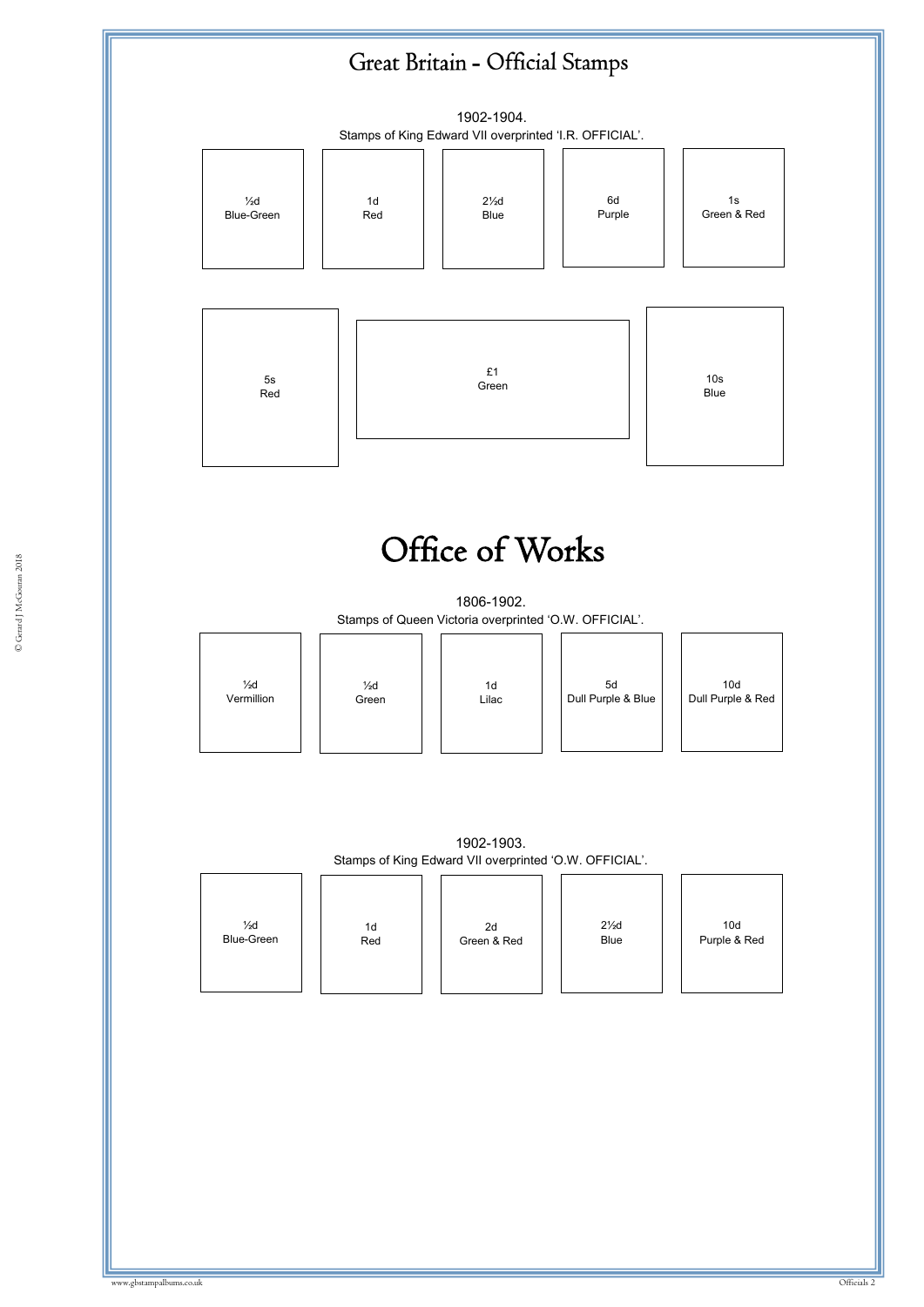